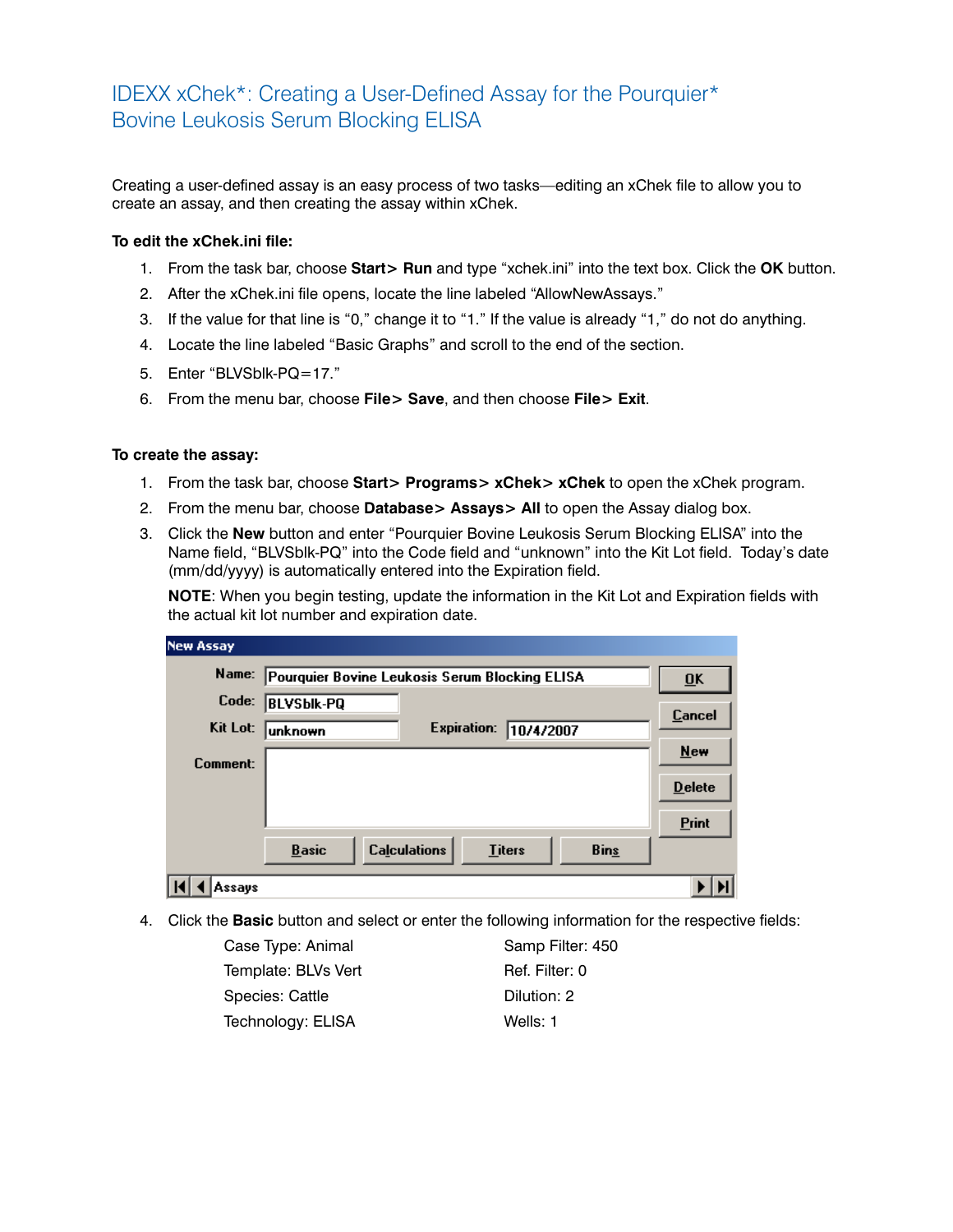| <b>New Assay</b>    |              |                         |                  |
|---------------------|--------------|-------------------------|------------------|
| Case Type: Animal   |              | Samp Filter: 450        | $\overline{0}$ K |
| Template: BLVs Vert |              | Ref Filter: $\boxed{0}$ |                  |
| Species: Cattle     |              | Dilution: 2             | Cancel           |
| Technology:         | <b>ELISA</b> | Wells: $\sqrt{1}$       |                  |

**NOTE:** The Pourquier Leukosis assay has a negative and a positive control configuration in the insert that is not supported by the IDEXX xChek software. The assay has been setup in xChek to have a vertical control configuration. Therefore, place negative controls in wells A1 and B1 and positive controls in wells C1 and D1.

- 5. Click **OK** to save the settings.
- 6. Click the **Calculations** button and select or enter the following information:

Formulas:

"S" Part of Ratio: Sample1

"P" Part of Ratio: None

"N" Part of Ratio: Negative

Blocking Factor: None

First Calculation:

 Variable: S/N Positive Cutoff: 0.40 Suspect Cutoff: 0.40 Comparison: <

Second Calculation: Variable: None Positive Cutoff: 0 Suspect Cutoff: 0 Comparison: None

**NOTE:** xChek does not support the S/N % calculation. Instead, xChek calculates an S/N value. The cutoff values have been updated to match the new calculation and the interpretation is the same.

| New Assay                                             |          |                               |                           |  |  |
|-------------------------------------------------------|----------|-------------------------------|---------------------------|--|--|
| <b>Formulas</b>                                       |          |                               |                           |  |  |
| "S" Part of Ratio:                                    | Sample1  |                               | $\overline{\mathbf{0}}$ K |  |  |
| "P" Part of Ratio:                                    | None     |                               | Cancel                    |  |  |
| "N" Part of Ratio:                                    | Negative |                               | Reset                     |  |  |
| <b>Blocking Factor:</b>                               | None     |                               |                           |  |  |
| <b>First Calculation</b><br><b>Second Calculation</b> |          |                               |                           |  |  |
| Variable:<br>S/N                                      |          | Variable:<br>None             |                           |  |  |
| <b>Positive Cutoff:</b><br>10.40                      |          | <b>Positive Cutoff:</b><br>l۵ |                           |  |  |
| <b>Suspect Cutoff:</b><br>10.40                       |          | <b>Suspect Cutoff:</b><br>lo  |                           |  |  |
| <b>Comparison:</b>                                    |          | <b>Comparison:</b><br> None   |                           |  |  |
|                                                       |          |                               |                           |  |  |

7. Click **OK** to save these settings and then click **OK** again to save the assay to the database. You can now test for Leukosis antibodies using the xChek Assay Management System.

**NOTE:** xChek does not evaluate controls or results for validity when you use a user-defined assay. You must evaluate the results from each assay in accordance with good laboratory practices. To evaluate your assay validity, refer to the "Validation Criteria" section in the insert provided with the test kit.